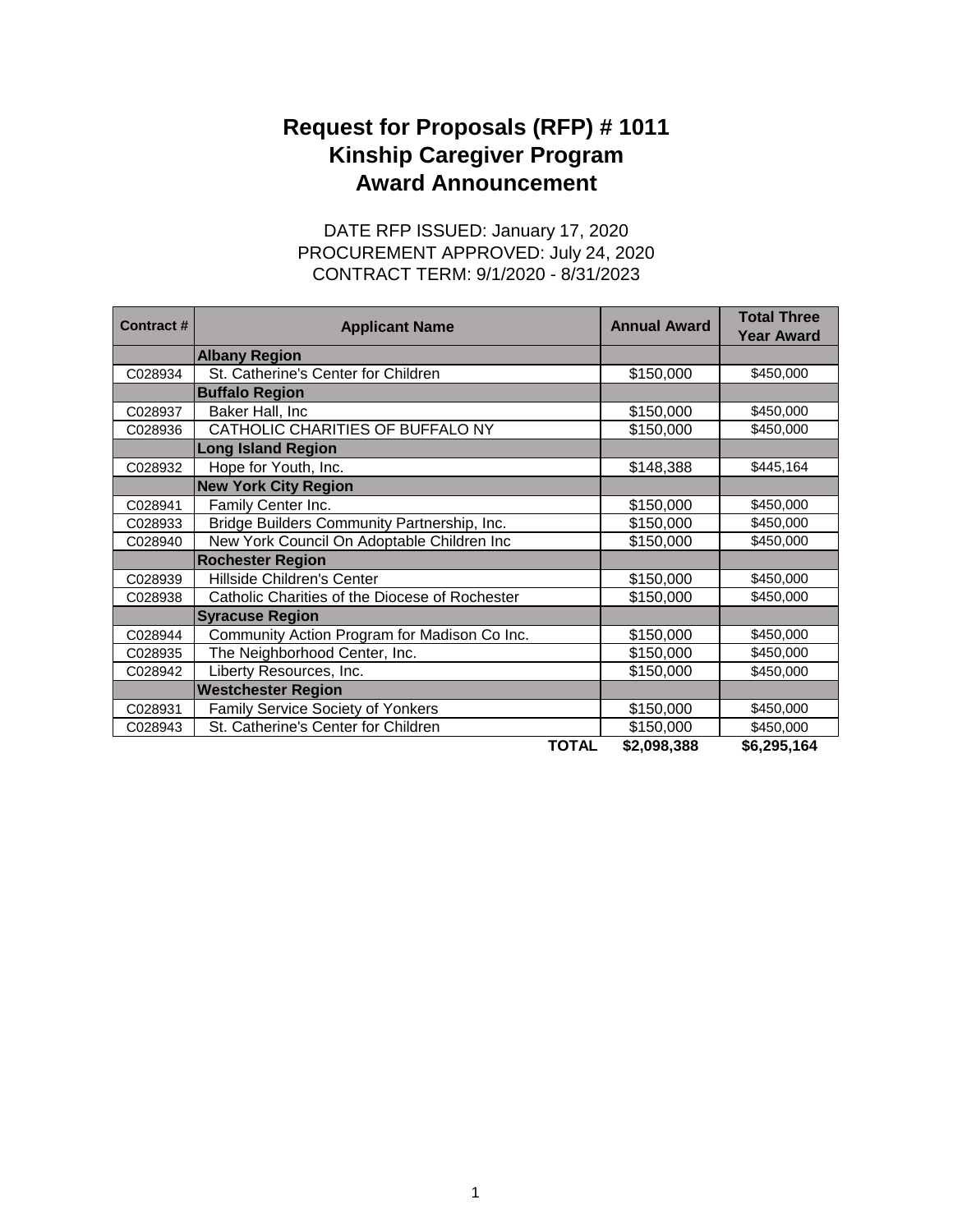| <b>Applicant Name</b>                          | <b>Contact Person</b> | <b>Address</b>                                      |
|------------------------------------------------|-----------------------|-----------------------------------------------------|
| <b>Albany Region</b>                           |                       |                                                     |
| St. Catherine's Center for Children            | Nicholas Kurtessis    | 40 North Main Avenue, Albany, NY 12203              |
| <b>Buffalo Region</b>                          |                       |                                                     |
| Baker Hall, Inc.                               | Mary Swygert          | 790 Ridge Road, Lackawanna, NY 14218                |
| CATHOLIC CHARITIES OF BUFFALO NY               | Joyelle Tedeschi      | 741 Delaware Avenue, Buffalo, NY 14209              |
| <b>Long Island Region</b>                      |                       |                                                     |
| Hope for Youth, Inc.                           | David Hegarty         | 201 Dixon Ave, Amityville, NY 11701                 |
| <b>New York City Region</b>                    |                       |                                                     |
| Family Center Inc.                             | Jan Hudis             | 493 Nostrand Ave. Third Floor, Brooklyn, NY 11216   |
| Bridge Builders Community Partnership, Inc.    | Warren Kent           | 156 West 164th Street, Bronx, NY 10452              |
| New York Council On Adoptable Children Inc     | Joann Buttaro         | 333 West 39th Street, Suite 201, New York, NY 10018 |
| <b>Rochester Region</b>                        |                       |                                                     |
| Hillside Children's Center                     | Michelle Belge        | 215 Wyoming St, Syracuse, NY 13204                  |
| Catholic Charities of the Diocese of Rochester | Jennifer Berenson     | 55 Troup Street, Rochester, NY 14608                |
| <b>Syracuse Region</b>                         |                       |                                                     |
| Community Action Program for Madison Co Inc.   | Antara Mitra          | 1001 New Market Drive, Canastota, NY 13032          |
| The Neighborhood Center, Inc.                  | Sandra Soroka         | 624 Elizabeth St, Utica, NY 13501                   |
| Liberty Resources, Inc.                        | Kortney Dale          | 1045 James Street, Syracuse, NY 13203               |
| <b>Westchester Region</b>                      |                       |                                                     |
| Family Service Society of Yonkers              | Carolyn Fluckinger    | 30 South Broadway, Yonkers, NY 10701                |
| St. Catherine's Center for Children            | Nicholas Kurtessis    | 40 North Main Avenue, Albany, NY 12203              |